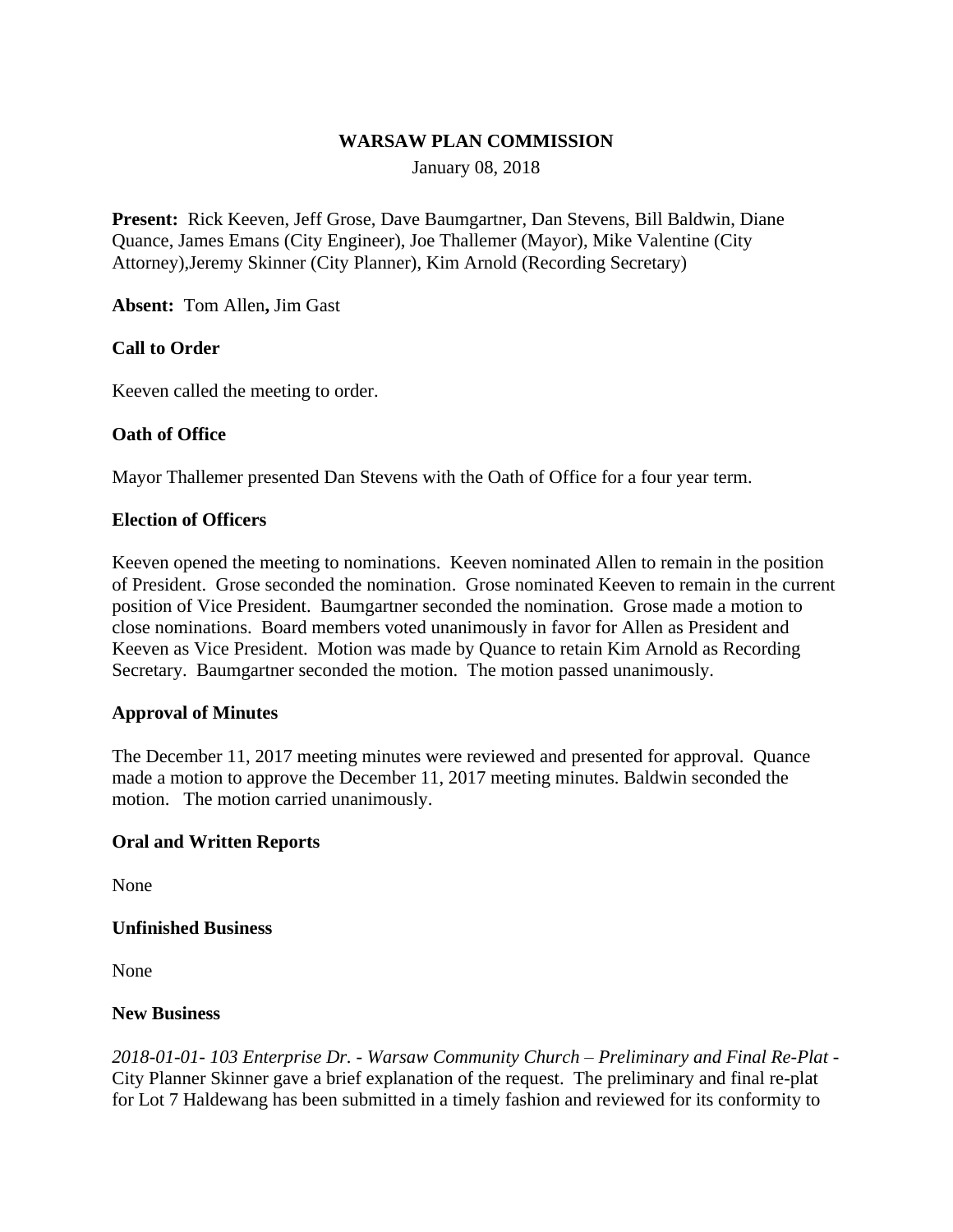the Subdivision Control Ordinance. The lots meet all of the development standards for a subdivision in an I-1 zoning district. This plat is creating 2 new industrial lots from the original 1.7 acres. The subdivision already has adequate access to all utilities and ingress and egress from Enterprise Drive, and proposed ingress/egress easement as shown on the plat. Both lots meet the minimum lot requirements for an I-1 Zoning District shown below, and are of adequate size for industrial developments.

The following are the requirements for an I-1 District:

- $5,000$  sq. ft.
- Minimum setbacks of 15' front, 25' rear, 10' side yard,  $(20)$ ' when adjoining residential)
- 75% lot coverage
- 25' building height restriction

The proposed plat meets all of the subdivision requirements. Lot  $1 \& 2$  currently house existing office buildings. Because both lots already have access to utilities and Enterprise Drive, the Plan Commission can approve the preliminary and final plat for Re-plat of Haldewang Lot 7 per Warsaw's Subdivision guidelines. City Planner Skinner recommended granting preliminary and final plat approval for the Re-plat of Haldewang Lot 7.

Keeven opened the meeting to any person wishing to speak in favor of the request. Scott Nieveen, representing Warsaw Community Church, was present to explain the request and answer any questions. He explained their realtor encouraged the division for ease of selling the property. They are consolidating and moving the staff to another location, therefore having offices available for sale. No other person was present to speak in favor of the request. Keeven closed the meeting to any person wishing to speak in favor of the petition. Keeven opened the meeting to any person wishing to speak against the petition. No person was present, but Dave Baumgartner had received questions from a resident of Rolling Hills Subdivision. The concerns of the resident had to do with the uses of the lots being subdivided. The concerns of the resident are not able to be addressed by the Plan Commission. The use of the lots would be covered by our Zoning requirements. Dave Baumgartner was encouraged to have the resident contact the City Planner with questions and concerns. Keeven closed the meeting to any person wishing to speak against the petition. Motion was made by Quance to approve *2018-01-01- 103 Enterprise Dr. - Warsaw Community Church – Preliminary and Final Re-Plat.* Emans seconded the motion. The motion passed unanimously.

*2018-01-02- Re-plat lot 4 & 5 PR Boydston's Addn – 651,653,655 S. Buffalo St. – Jim Lemler -*  City Planner Skinner gave a brief overview of the request. The preliminary and final re-plat for Lots  $4 \& 5$  of PR Boydston has been submitted in a timely fashion and reviewed for its conformity to the Subdivision Control Ordinance. The lots meet all of the development standards for a subdivision in a C-2 zoning district. This plat is creating 4 new commercial lots from the original .85 acres. The subdivision already has adequate access to all utilities and ingress and egress from Buffalo Street, and adjacent platted alleys. All of the lots meet the minimum lot requirements for a C-2 Zoning District shown below, and are of adequate size for commercial development.